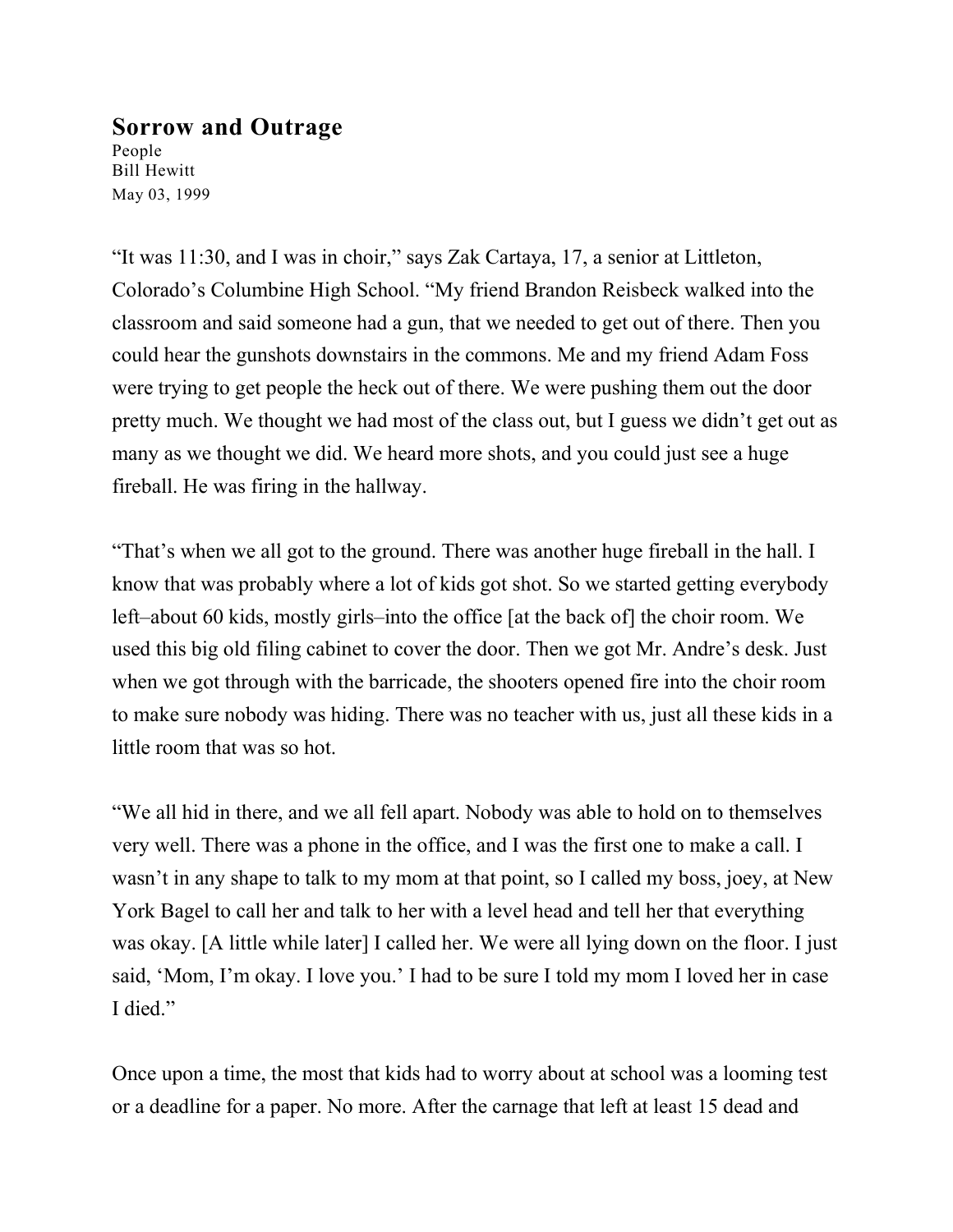more than 20 wounded at Columbine High School in Littleton, an affluent suburb eight miles southwest of Denver, there can be few students anywhere who feel entirely confident that they won't one day encounter a fellow student with a gun in his hand and madness in his eyes. Though the tragedies of West Paducah, Ky., Pearl, Miss., Jonesboro, Ark., and Springfield, Ore., to name just the most well-known recent school shootings, were horrific enough, their tolls fell short of the clockwork slaughter among the 1,900 students at Columbine (which is named after the Colorado state flower). For more than three hours, two misfits spread terror among the students while hundreds of local, state and federal law enforcement officers lay siege outside.

If the motivations of the two killers–identified by authorities as Dylan Klebold, 17, and Eric Harris, 18–were hard to fathom, their troubled personalities had long been evident. They belonged to a loose gang of about a dozen juniors and seniors at Columbine who called themselves the Trenchcoat Mafia. Their uniform consisted of camouflage pants tucked into their combat boots. Students reported seeing some members wearing shirts adorned with swastikas. (Perhaps not coincidentally, the rampage took place on April 20, Hitler's birthday.) There were reports that a few group members had a fascination with death. "They seemed misunderstood," says Justin Kehm, 18, a senior who had played school soccer with both boys. "They always kept to themselves. The other kids would make fun of them."

Klebold, Harris and the rest of their group may have felt particularly out of place at Columbine, an unabashedly rah-rah high school that prides itself on having one of the top sports programs in the state. "Those guys resented the white hats, the jocks," says junior Wes Lammers, 17, who explains that the school's athletes often wore white baseball caps with names of various pro teams emblazoned on them. "The jocks would also make fun of these guys, tease them and all." And indeed, several survivors suggested that the killers had targeted athletes, as well as some minority students, during their spree.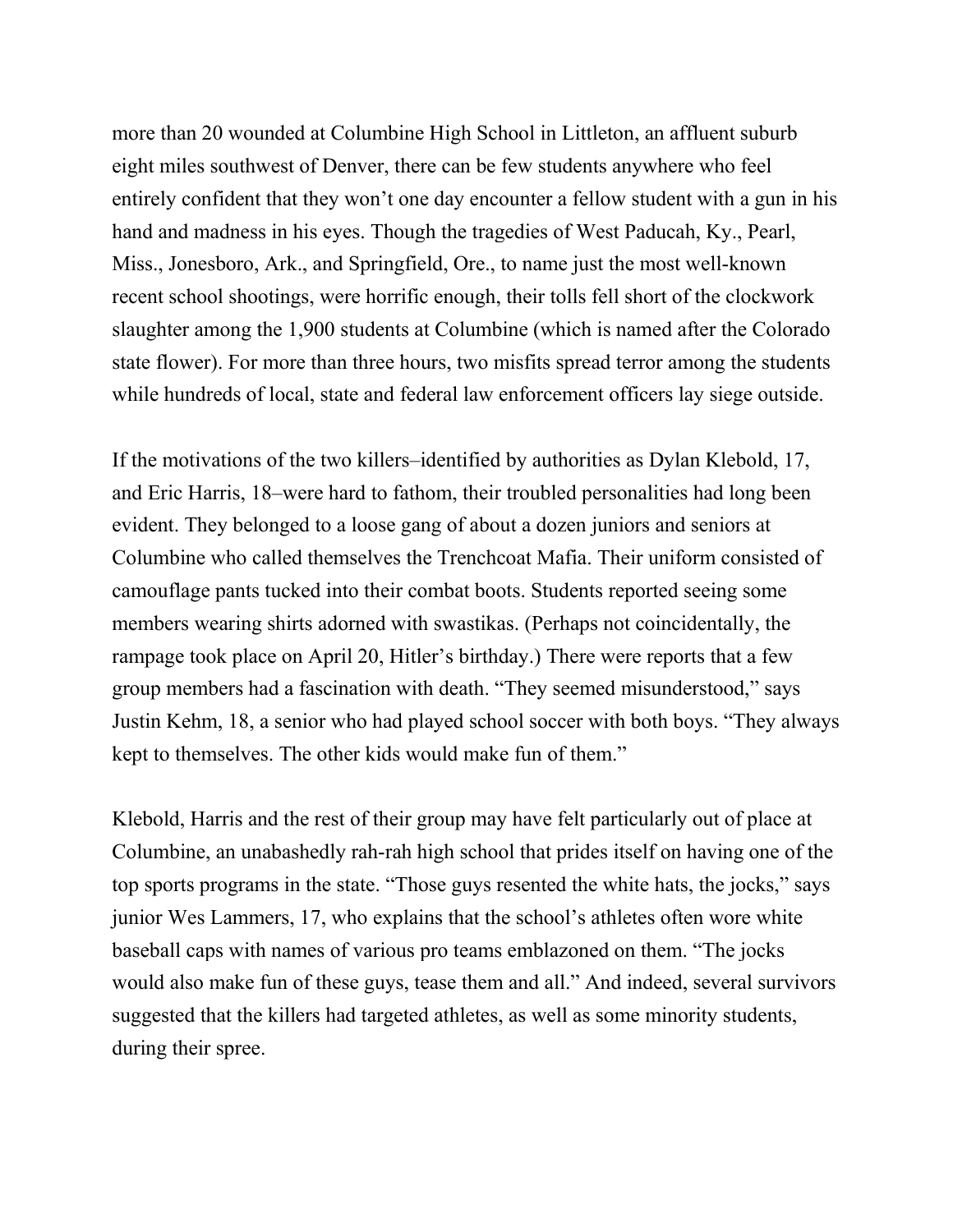There was reason to believe that the two killers had been plotting their assault for some time. Domonic Duran, 18, a senior at Columbine, recalls a paper that Harris had recently shared with his creative writing class. "It was like a war…and he and his brother were in it," says Duran. "They were describing shooting the enemy and throwing grenades. It was really descriptive. It sounded like he was experiencing it in his mind when he wrote it." The two gunmen, found dead by police amid the carnage in the library, had apparently wired their own bodies with explosives before committing suicide–in an apparent effort to continue the killing even after their own demise. bombs and booby traps prevented authorities from identifying and removing the duo's victims for many hours.

Some students escaped harm through the most miraculous luck. Brooks Brown, a senior, had been at odds with Harris in the past. "He had told me he was going to kill me," said Brown. "He threatened my friends." But when Brown bumped into Harris as the spree was getting under way, his onetime nemesis unaccountably let him off, saying, "Brooks, I like you now, go home." In another strange incident, one of the killers pointed a gun at junior Bree Pasquale's head–and left her unharmed. "You could hear them laughing as they ran down the hallways shooting people," she told the Denver Post. "He put a gun in my face and said, 'I'm doing this because people made fun of me last year.'"

While some students called the police–and even reporters–using their cell phones, sophomore Billy Hanifen took refuge under a table in the cafeteria with a female friend. "They were throwing [pipe bombs] around us and shooting shotguns. I was holding on to my friend because she was going crazy," he says. "She was crying, and she said she felt a couple of empty shotgun shells hit her" as they were ejected from a weapon scarcely an arm's length away. "I was so afraid they would shoot us, and I don't know why they didn't. It was impossible for them not to see us, because he was standing over us."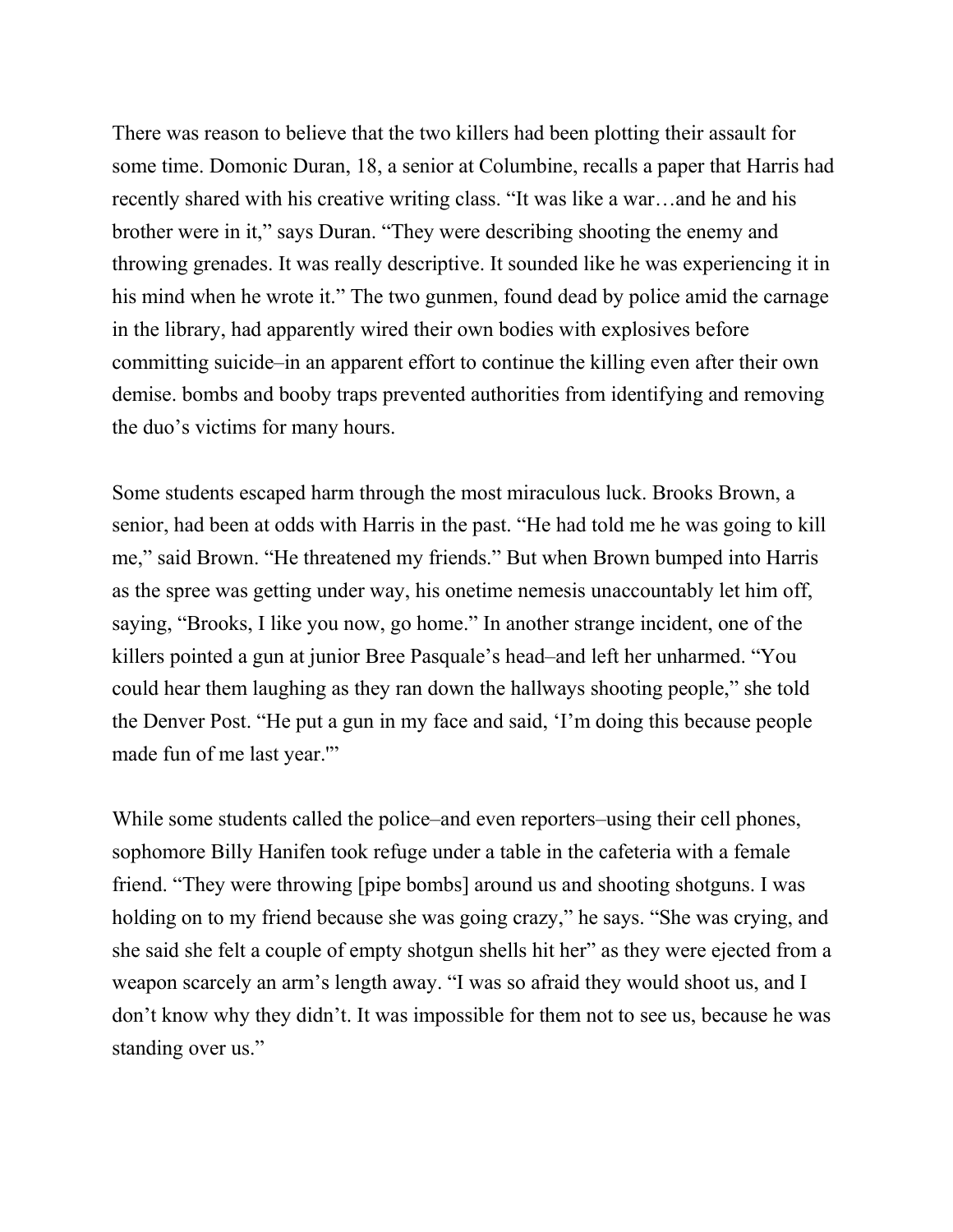In some cases, survival stemmed from sheer coolness under fire. Chris Mosier, 38, an earth sciences teacher, herded roughly 50 kids into his classroom and ordered them to lie flat on the floor. "I turned out the lights and we all hid in the back away from the door," he says. "Then one of the bullets came through the door and went into the wall. I was pretty scared, but I had to hold it together. You have all these 15-year-old eyeballs looking up to you for answers and strength. I had a couple of girls who were hyperventilating and I kept telling them to relax and breathe deeply. I told them this was just a great big game of hide-and-seek, and we were going to be the best hiders ever."

Meanwhile, Mosier's wife, Cheryl, 31, also an earth sciences teacher, was holed up in the next classroom with about 25 freshmen. She, too, realized that the lives of the students depended upon keeping silent. "Cheryl kept them quiet by passing around pieces of paper and asking them to write letters to friends," says Mosier. "Anything to keep them writing and busy but something that wouldn't make noise. She said she wanted to write me a letter but she was afraid she would cry, so she just wrote down prayers."

Zak Cartaya and the other students holed up for hours in the office of the choir room were terrified they were about to be discovered. "We couldn't talk; we were afraid they would hear us. You could hear one of the gunmen outside. You could hear shots everywhere. They went on for the whole three hours we were in there. There were more girls than guys in the room. Most of the guys just tore out of the classroom when the shooting started, while the girls stayed and hid under the chairs. There was a lot of prayer in the room, and tears. We were telling people to shut up and be quiet. We couldn't let people cry.

"Then the SWAT team came, at least 30 guys armed to the teeth. We walked through the auditorium, which was flooded with the sprinklers that had been going on. Everything was destroyed–band instruments, everything. We walked out the rear of